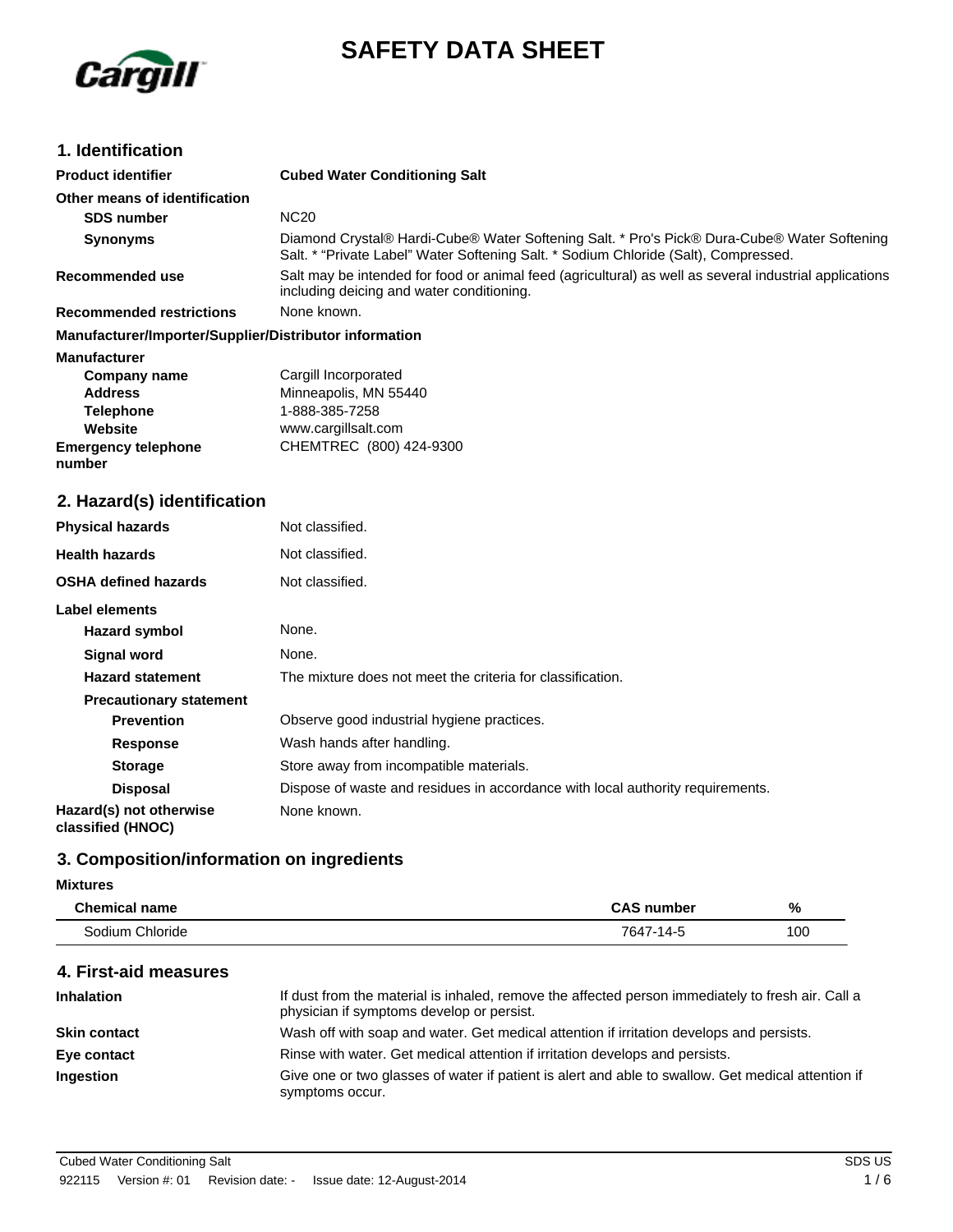| <b>Most important</b><br>symptoms/effects, acute and<br>delayed              | Direct contact with eyes may cause temporary irritation.                                                            |
|------------------------------------------------------------------------------|---------------------------------------------------------------------------------------------------------------------|
| Indication of immediate<br>medical attention and special<br>treatment needed | Treat symptomatically.                                                                                              |
| <b>General information</b>                                                   | Ensure that medical personnel are aware of the material(s) involved, and take precautions to<br>protect themselves. |
| 5. Fire-fighting measures                                                    |                                                                                                                     |
| Suitable extinguishing media                                                 | Water fog. Foam. Dry chemical powder. Carbon dioxide (CO2).                                                         |
| Unsuitable extinguishing<br>media                                            | Do not use water jet as an extinguisher, as this will spread the fire.                                              |
| Specific hazards arising from<br>the chemical                                | During fire, gases hazardous to health may be formed.                                                               |
| Special protective equipment<br>and precautions for firefighters             | Self-contained breathing apparatus and full protective clothing must be worn in case of fire.                       |
| <b>Fire-fighting</b><br>equipment/instructions                               | Use water spray to cool unopened containers.                                                                        |
| <b>Specific methods</b>                                                      | Use standard firefighting procedures and consider the hazards of other involved materials.                          |
| <b>General fire hazards</b>                                                  | This product is not flammable or combustible.                                                                       |

## **6. Accidental release measures**

| <b>Personal precautions,</b><br>protective equipment and<br>emergency procedures | Keep unnecessary personnel away. Avoid inhalation of dust from the spilled material. Use a<br>NIOSH/MSHA approved respirator if there is a risk of exposure to dust/fume at levels exceeding<br>the exposure limits. Do not touch damaged containers or spilled material unless wearing<br>appropriate protective clothing. For personal protection, see section 8 of the SDS. |
|----------------------------------------------------------------------------------|--------------------------------------------------------------------------------------------------------------------------------------------------------------------------------------------------------------------------------------------------------------------------------------------------------------------------------------------------------------------------------|
| Methods and materials for<br>containment and cleaning up                         | If sweeping of a contaminated area is necessary use a dust suppressant agent which does not<br>react with the product. Collect dust using a vacuum cleaner equipped with HEPA filter. Minimize<br>dust generation and accumulation. Avoid release to the environment. Following product recovery,<br>flush area with water. For waste disposal, see section 13 of the SDS.     |
| <b>Environmental precautions</b>                                                 | Avoid discharge into drains, water courses or onto the ground.                                                                                                                                                                                                                                                                                                                 |

# **7. Handling and storage**

| <b>Precautions for safe handling</b> | Provide appropriate exhaust ventilation at places where dust is formed. Minimize dust generation<br>and accumulation. Avoid breathing dust. Avoid contact with eyes. Avoid contact with water and<br>moisture. Keep away from strong acids. Practice good housekeeping. |
|--------------------------------------|-------------------------------------------------------------------------------------------------------------------------------------------------------------------------------------------------------------------------------------------------------------------------|
| Conditions for safe storage,         | Store in original tightly closed container. Store in a well-ventilated place. Store away from                                                                                                                                                                           |
| including any incompatibilities      | incompatible materials (see Section 10 of the SDS). Becomes hygroscopic at 70-75% relative                                                                                                                                                                              |

humidity. Avoid humid or wet conditions as product will cake and become hard.

# **8. Exposure controls/personal protection**

| <b>Occupational exposure limits</b>      | No exposure limits noted for ingredient(s).                                                                                                                                                                                                                                                                                                                                            |  |
|------------------------------------------|----------------------------------------------------------------------------------------------------------------------------------------------------------------------------------------------------------------------------------------------------------------------------------------------------------------------------------------------------------------------------------------|--|
| <b>Biological limit values</b>           | No biological exposure limits noted for the ingredient(s).                                                                                                                                                                                                                                                                                                                             |  |
| Appropriate engineering<br>controls      | Ventilation should be sufficient to effectively remove and prevent buildup of any dusts or fumes<br>that may be generated during handling or thermal processing.                                                                                                                                                                                                                       |  |
|                                          | Individual protection measures, such as personal protective equipment                                                                                                                                                                                                                                                                                                                  |  |
| <b>Eye/face protection</b>               | Unvented, tight fitting goggles should be worn in dusty areas.                                                                                                                                                                                                                                                                                                                         |  |
| <b>Skin protection</b>                   |                                                                                                                                                                                                                                                                                                                                                                                        |  |
| <b>Hand protection</b>                   | Wear appropriate chemical resistant gloves.                                                                                                                                                                                                                                                                                                                                            |  |
| Other                                    | Wear suitable protective clothing.                                                                                                                                                                                                                                                                                                                                                     |  |
| <b>Respiratory protection</b>            | Use a NIOSH/MSHA approved respirator if there is a risk of exposure to dust/fume at levels<br>exceeding the exposure limits. If engineering controls do not maintain airborne concentrations<br>below recommended exposure limits (where applicable) or to an acceptable level (in countries<br>where exposure limits have not been established), an approved respirator must be worn. |  |
| <b>Thermal hazards</b>                   | Wear appropriate thermal protective clothing, when necessary.                                                                                                                                                                                                                                                                                                                          |  |
| <b>General hygiene</b><br>considerations | Always observe good personal hygiene measures, such as washing after handling the material<br>and before eating, drinking, and/or smoking. Routinely wash work clothing and protective<br>equipment to remove contaminants.                                                                                                                                                            |  |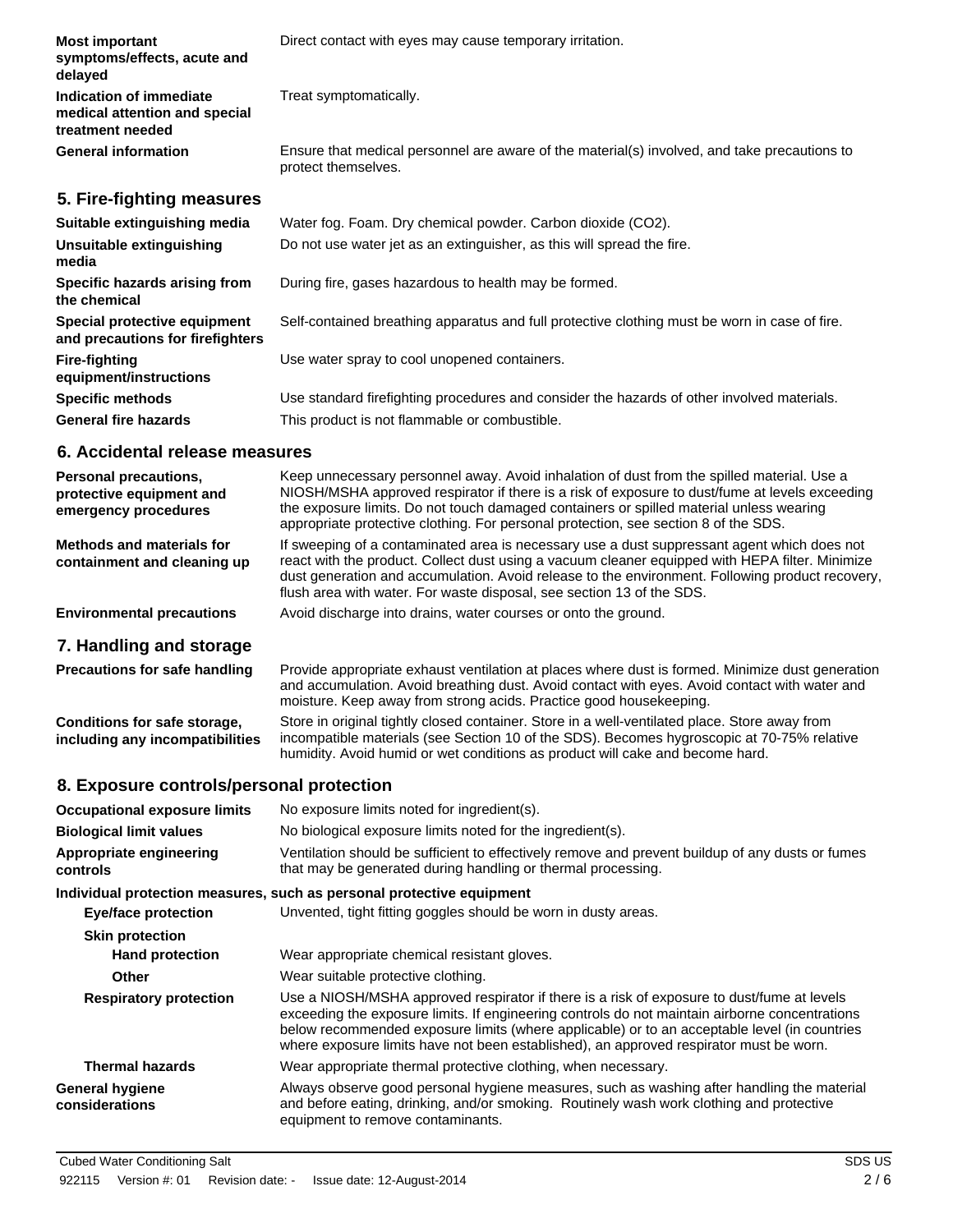# **9. Physical and chemical properties**

| Appearance                                        | Compacted white crystalline solid. |  |
|---------------------------------------------------|------------------------------------|--|
| <b>Physical state</b>                             | Solid.                             |  |
| Form                                              | Crystalline solid.                 |  |
| Color                                             | White.                             |  |
| Odor                                              | Halogen odor                       |  |
| <b>Odor threshold</b>                             | Not available.                     |  |
| pH                                                | Not available.                     |  |
| <b>Melting point/freezing point</b>               | 1473.8 °F (801 °C)                 |  |
| Initial boiling point and boiling<br>range        | 2669 °F (1465 °C) (760 mmHg)       |  |
| <b>Flash point</b>                                | Not available.                     |  |
| <b>Evaporation rate</b>                           | Not available.                     |  |
| Flammability (solid, gas)                         | Not available.                     |  |
| Upper/lower flammability or explosive limits      |                                    |  |
| <b>Flammability limit - lower</b><br>(%)          | Not available.                     |  |
| <b>Flammability limit - upper</b><br>(%)          | Not available.                     |  |
| Explosive limit - lower (%)                       | Not available.                     |  |
| Explosive limit - upper (%)                       | Not available.                     |  |
| Vapor pressure                                    | 2.4 mm Hg (1376.6 °F (747 °C))     |  |
| Vapor density                                     | Not available.                     |  |
| <b>Relative density</b>                           | $2.16$ (H <sub>2</sub> O = 1)      |  |
| Solubility(ies)                                   |                                    |  |
| <b>Solubility (water)</b>                         | 26.4%                              |  |
| <b>Partition coefficient</b><br>(n-octanol/water) | Not available.                     |  |
| <b>Auto-ignition temperature</b>                  | Not available.                     |  |
| <b>Decomposition temperature</b>                  | Not available.                     |  |
| <b>Viscosity</b>                                  | Not available.                     |  |
| <b>Other information</b>                          |                                    |  |
| <b>Bulk density</b>                               | $53 - 83$ lb/ft <sup>3</sup>       |  |
| <b>Molecular formula</b>                          | NaCl                               |  |
| Molecular weight                                  | 58.44                              |  |
| pH in aqueous solution                            | $6 - 9$                            |  |

# **10. Stability and reactivity**

| <b>Reactivity</b>                            | The product is stable and non-reactive under normal conditions of use, storage and transport.                                  |
|----------------------------------------------|--------------------------------------------------------------------------------------------------------------------------------|
| <b>Chemical stability</b>                    | Material is stable under normal conditions.                                                                                    |
| <b>Possibility of hazardous</b><br>reactions | No dangerous reaction known under conditions of normal use.                                                                    |
| <b>Conditions to avoid</b>                   | Contact with incompatible materials. Avoid dispersal of dust in the air (i.e., clearing dust surfaces<br>with compressed air). |
| Incompatible materials                       | Avoid contact with strong acids. Becomes corrosive to metals when wet.                                                         |
| <b>Hazardous decomposition</b><br>products   | May evolve chlorine gas when in contact with strong acids.                                                                     |

## **11. Toxicological information**

## **Information on likely routes of exposure**

| Ingestion         | Expected to be a low ingestion hazard.                |
|-------------------|-------------------------------------------------------|
| <b>Inhalation</b> | Inhalation of dusts may cause respiratory irritation. |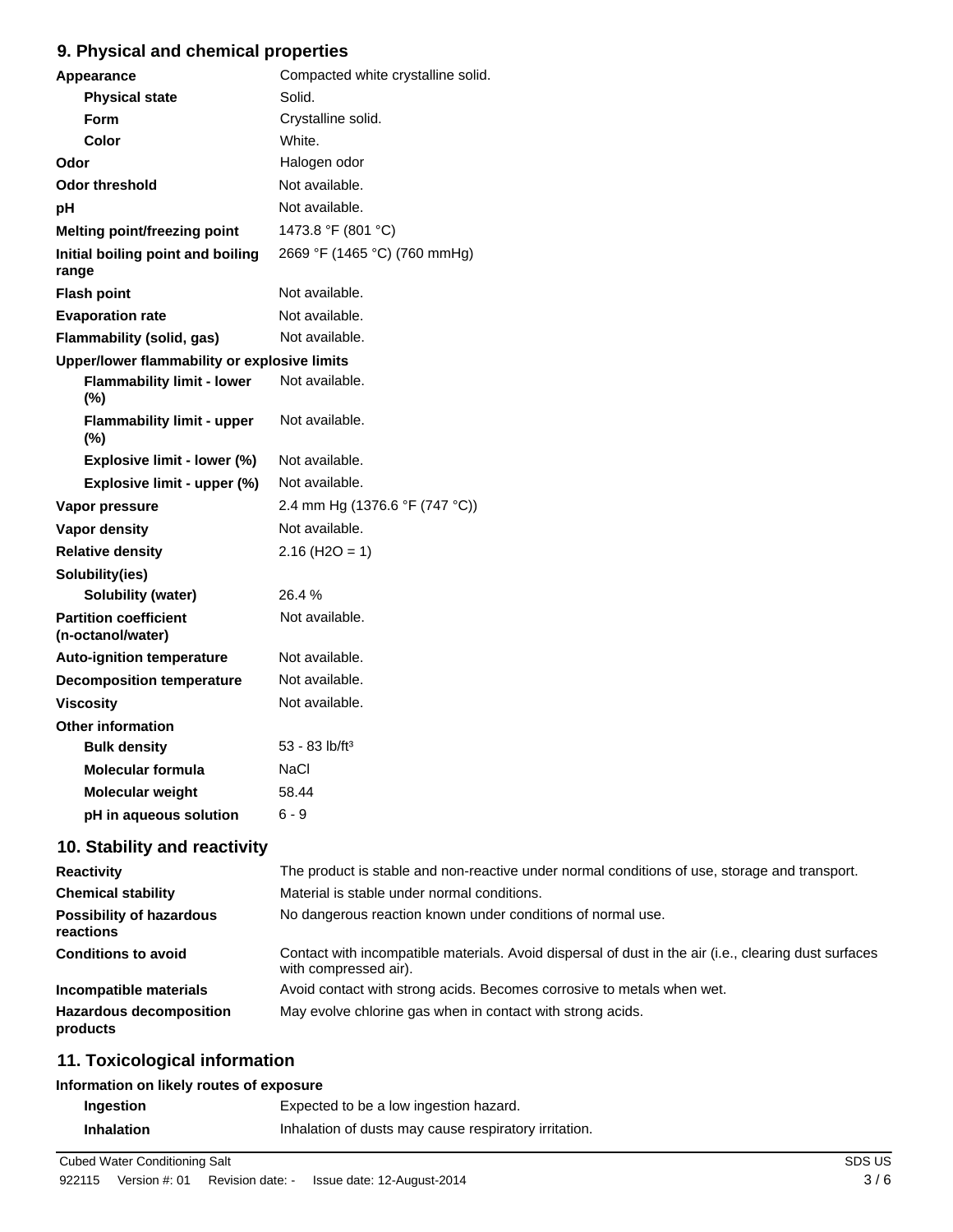| <b>Skin contact</b>                                                                |                                                                                                                                                                                                                                                                                                                                                                                                                                                                                                                                                                                                                                                                                                                        | Prolonged or repeated skin contact may cause irritation.                                                                                                                                              |                              |  |  |
|------------------------------------------------------------------------------------|------------------------------------------------------------------------------------------------------------------------------------------------------------------------------------------------------------------------------------------------------------------------------------------------------------------------------------------------------------------------------------------------------------------------------------------------------------------------------------------------------------------------------------------------------------------------------------------------------------------------------------------------------------------------------------------------------------------------|-------------------------------------------------------------------------------------------------------------------------------------------------------------------------------------------------------|------------------------------|--|--|
| Eye contact                                                                        |                                                                                                                                                                                                                                                                                                                                                                                                                                                                                                                                                                                                                                                                                                                        | Dust in the eyes will cause irritation.                                                                                                                                                               |                              |  |  |
| Symptoms related to the<br>physical, chemical and<br>toxicological characteristics | Eye and skin contact: Exposure may cause temporary irritation, redness, or discomfort. For<br>ingestion, consuming less than a few grams would not be harmful. The following effects were<br>observed after ingesting an excessive quantity: nausea and vomiting, diarrhea, cramps,<br>restlessness, irritability, dehydration, water retention, nose bleed, gastrointestinal tract damage,<br>fever, sweating, sunken eyes, high blood pressure, muscle weakness, dry mouth and nose,<br>shock, cerebral edema (fluid on brain), pulmonary edema (fluid in lungs), blood cell shrinkage,<br>and brain damage (due to dehydration of brain cells). Death is generally due to cardiovascular<br>collapse or CNS damage. |                                                                                                                                                                                                       |                              |  |  |
| Information on toxicological effects                                               |                                                                                                                                                                                                                                                                                                                                                                                                                                                                                                                                                                                                                                                                                                                        |                                                                                                                                                                                                       |                              |  |  |
| <b>Acute toxicity</b>                                                              |                                                                                                                                                                                                                                                                                                                                                                                                                                                                                                                                                                                                                                                                                                                        | In some cases of confirmed hypertension, ingestion may result in elevated blood pressure.                                                                                                             |                              |  |  |
| <b>Components</b>                                                                  | <b>Test Results</b><br><b>Species</b>                                                                                                                                                                                                                                                                                                                                                                                                                                                                                                                                                                                                                                                                                  |                                                                                                                                                                                                       |                              |  |  |
| Sodium Chloride (CAS 7647-14-5)<br>Acute<br>Oral<br>LD50                           | Mouse                                                                                                                                                                                                                                                                                                                                                                                                                                                                                                                                                                                                                                                                                                                  |                                                                                                                                                                                                       | 4000 mg/kg                   |  |  |
|                                                                                    | Rat                                                                                                                                                                                                                                                                                                                                                                                                                                                                                                                                                                                                                                                                                                                    |                                                                                                                                                                                                       | 3000 mg/kg                   |  |  |
| Other<br>LD50                                                                      | Mouse                                                                                                                                                                                                                                                                                                                                                                                                                                                                                                                                                                                                                                                                                                                  | 2602 mg/kg                                                                                                                                                                                            |                              |  |  |
| <b>Skin corrosion/irritation</b>                                                   |                                                                                                                                                                                                                                                                                                                                                                                                                                                                                                                                                                                                                                                                                                                        | Prolonged skin contact may cause temporary irritation.                                                                                                                                                |                              |  |  |
| Serious eye damage/eye<br>irritation                                               |                                                                                                                                                                                                                                                                                                                                                                                                                                                                                                                                                                                                                                                                                                                        | Dust in the eyes will cause irritation.                                                                                                                                                               |                              |  |  |
| Respiratory or skin sensitization                                                  |                                                                                                                                                                                                                                                                                                                                                                                                                                                                                                                                                                                                                                                                                                                        |                                                                                                                                                                                                       |                              |  |  |
| <b>Respiratory sensitization</b>                                                   |                                                                                                                                                                                                                                                                                                                                                                                                                                                                                                                                                                                                                                                                                                                        | Not available.                                                                                                                                                                                        |                              |  |  |
| <b>Skin sensitization</b>                                                          |                                                                                                                                                                                                                                                                                                                                                                                                                                                                                                                                                                                                                                                                                                                        | This product is not expected to cause skin sensitization.                                                                                                                                             |                              |  |  |
| Germ cell mutagenicity                                                             |                                                                                                                                                                                                                                                                                                                                                                                                                                                                                                                                                                                                                                                                                                                        | No data available to indicate product or any components present at greater than 0.1% are<br>mutagenic or genotoxic.                                                                                   |                              |  |  |
| Carcinogenicity                                                                    |                                                                                                                                                                                                                                                                                                                                                                                                                                                                                                                                                                                                                                                                                                                        | This product is not considered to be a carcinogen by IARC, ACGIH, NTP, or OSHA.                                                                                                                       |                              |  |  |
| OSHA Specifically Regulated Substances (29 CFR 1910.1001-1050)                     |                                                                                                                                                                                                                                                                                                                                                                                                                                                                                                                                                                                                                                                                                                                        |                                                                                                                                                                                                       |                              |  |  |
| Not listed.                                                                        |                                                                                                                                                                                                                                                                                                                                                                                                                                                                                                                                                                                                                                                                                                                        |                                                                                                                                                                                                       |                              |  |  |
| <b>Reproductive toxicity</b>                                                       |                                                                                                                                                                                                                                                                                                                                                                                                                                                                                                                                                                                                                                                                                                                        | This product is not expected to cause reproductive or developmental effects.                                                                                                                          |                              |  |  |
| Specific target organ toxicity -<br>single exposure                                |                                                                                                                                                                                                                                                                                                                                                                                                                                                                                                                                                                                                                                                                                                                        | Not classified.                                                                                                                                                                                       |                              |  |  |
| Specific target organ toxicity -<br>repeated exposure                              |                                                                                                                                                                                                                                                                                                                                                                                                                                                                                                                                                                                                                                                                                                                        | Not classified.                                                                                                                                                                                       |                              |  |  |
| <b>Aspiration hazard</b>                                                           |                                                                                                                                                                                                                                                                                                                                                                                                                                                                                                                                                                                                                                                                                                                        | Due to the physical form of the product it is not an aspiration hazard.                                                                                                                               |                              |  |  |
| 12. Ecological information                                                         |                                                                                                                                                                                                                                                                                                                                                                                                                                                                                                                                                                                                                                                                                                                        |                                                                                                                                                                                                       |                              |  |  |
| <b>Ecotoxicity</b>                                                                 |                                                                                                                                                                                                                                                                                                                                                                                                                                                                                                                                                                                                                                                                                                                        | The product is not classified as environmentally hazardous. However, this does not exclude the<br>possibility that large or frequent spills can have a harmful or damaging effect on the environment. |                              |  |  |
| <b>Components</b>                                                                  |                                                                                                                                                                                                                                                                                                                                                                                                                                                                                                                                                                                                                                                                                                                        | <b>Species</b>                                                                                                                                                                                        | <b>Test Results</b>          |  |  |
| Sodium Chloride (CAS 7647-14-5)                                                    |                                                                                                                                                                                                                                                                                                                                                                                                                                                                                                                                                                                                                                                                                                                        |                                                                                                                                                                                                       |                              |  |  |
| <b>Aquatic</b>                                                                     |                                                                                                                                                                                                                                                                                                                                                                                                                                                                                                                                                                                                                                                                                                                        |                                                                                                                                                                                                       |                              |  |  |
| Crustacea                                                                          | EC50                                                                                                                                                                                                                                                                                                                                                                                                                                                                                                                                                                                                                                                                                                                   | Water flea (Daphnia magna)                                                                                                                                                                            | 340.7 - 469.2 mg/l, 48 hours |  |  |
| Fish                                                                               | <b>LC50</b>                                                                                                                                                                                                                                                                                                                                                                                                                                                                                                                                                                                                                                                                                                            | Rainbow trout, donaldson trout<br>(Oncorhynchus mykiss)                                                                                                                                               | 4747 - 7824 mg/l, 96 hours   |  |  |
| Persistence and degradability                                                      |                                                                                                                                                                                                                                                                                                                                                                                                                                                                                                                                                                                                                                                                                                                        | No data is available on the degradability of this product.                                                                                                                                            |                              |  |  |
| <b>Bioaccumulative potential</b>                                                   |                                                                                                                                                                                                                                                                                                                                                                                                                                                                                                                                                                                                                                                                                                                        | No data available.                                                                                                                                                                                    |                              |  |  |
| <b>Mobility in soil</b>                                                            |                                                                                                                                                                                                                                                                                                                                                                                                                                                                                                                                                                                                                                                                                                                        | No data available.                                                                                                                                                                                    |                              |  |  |
| Other adverse effects                                                              | None known.                                                                                                                                                                                                                                                                                                                                                                                                                                                                                                                                                                                                                                                                                                            |                                                                                                                                                                                                       |                              |  |  |

# **13. Disposal considerations**

**Disposal instructions** Collect and reclaim or dispose in sealed containers at licensed waste disposal site.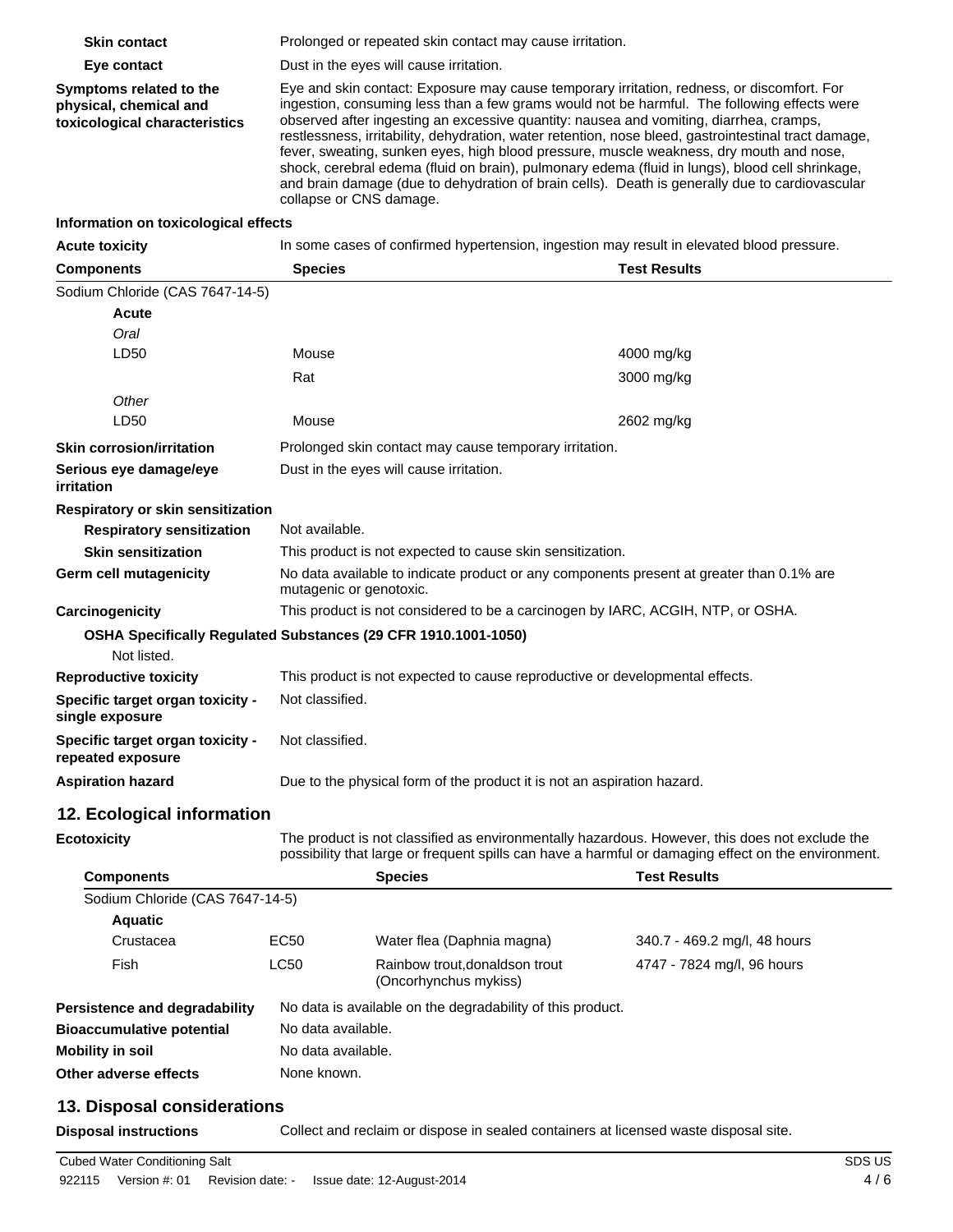| <b>Local disposal regulations</b>        | Dispose in accordance with all applicable regulations.                                                                                                                                                                 |
|------------------------------------------|------------------------------------------------------------------------------------------------------------------------------------------------------------------------------------------------------------------------|
| Hazardous waste code                     | The waste code should be assigned in discussion between the user, the producer and the waste<br>disposal company.                                                                                                      |
| Waste from residues / unused<br>products | Dispose of in accordance with local regulations. Empty containers or liners may retain some<br>product residues. This material and its container must be disposed of in a safe manner (see:<br>Disposal instructions). |
| Contaminated packaging                   | Empty containers should be taken to an approved waste handling site for recycling or disposal.<br>Since emptied containers may retain product residue, follow label warnings even after container is<br>emptied.       |

## **14. Transport information**

#### **DOT**

Not regulated as dangerous goods.

#### **IATA**

Not regulated as dangerous goods.

#### **IMDG**

Not regulated as dangerous goods.

## **Transport in bulk according to** Not applicable. **Annex II of MARPOL 73/78 and the IBC Code**

## **15. Regulatory information**

**US federal regulations** All components are on the U.S. EPA TSCA Inventory List. This product is not known to be a "Hazardous Chemical" as defined by the OSHA Hazard Communication Standard, 29 CFR 1910.1200.

## **TSCA Section 12(b) Export Notification (40 CFR 707, Subpt. D)**

Not regulated.

**OSHA Specifically Regulated Substances (29 CFR 1910.1001-1050)**

Not listed.

**CERCLA Hazardous Substance List (40 CFR 302.4)**

Not listed.

#### **Superfund Amendments and Reauthorization Act of 1986 (SARA)**

**Hazard categories** Immediate Hazard - No Delayed Hazard - No Fire Hazard - No Pressure Hazard - No Reactivity Hazard - No

#### **SARA 302 Extremely hazardous substance**

Not listed.

**SARA 311/312 Hazardous chemical** No

### **SARA 313 (TRI reporting)**

Not regulated.

#### **Other federal regulations**

**Clean Air Act (CAA) Section 112 Hazardous Air Pollutants (HAPs) List**

Not regulated.

**Clean Air Act (CAA) Section 112(r) Accidental Release Prevention (40 CFR 68.130)**

Not regulated.

**Safe Drinking Water Act (SDWA)** Not regulated.

#### **US state regulations**

**US. Massachusetts RTK - Substance List**

Not regulated.

- **US. New Jersey Worker and Community Right-to-Know Act** Not listed.
- **US. Pennsylvania Worker and Community Right-to-Know Law** Not listed.